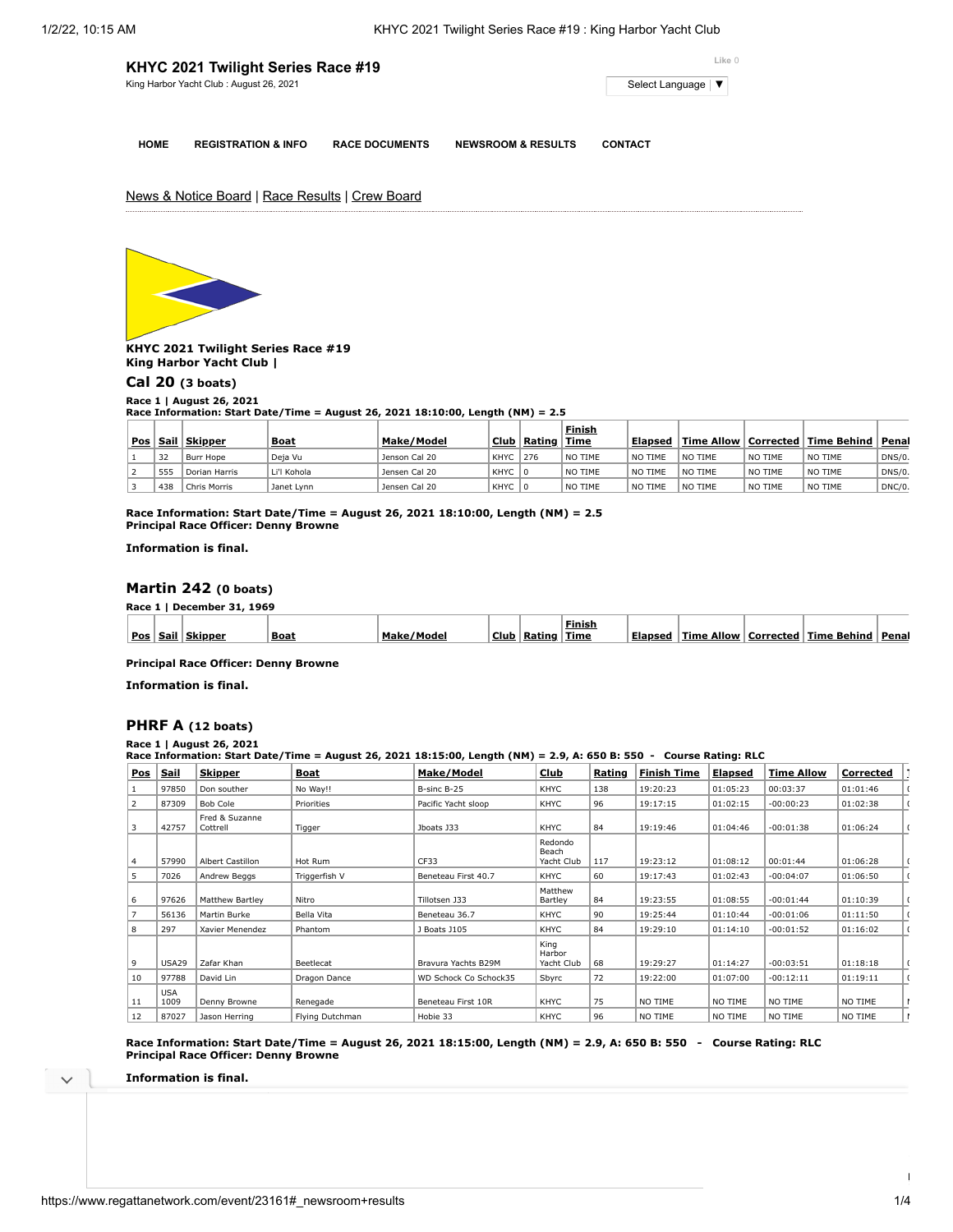1 172 david laurin fly away martin martin 242 khyc 0 19:24:13 01:04:13 -00:11:41 01:15:54 00:00:00 /0.00

**Race Information: Start Date/Time = August 26, 2021 18:20:00, Length (NM) = 2.9, A: 650 B: 550 - Course Rating: RLC Principal Race Officer: Denny Browne**

**Information is final.**

# **[V-Fleet](https://www.regattanetwork.com/clubmgmt/applet_race_scores_khyc.php?regatta_id=23161&race_num=1) (2 boats)**

|  | Race 1   August 26, 2021 |  |
|--|--------------------------|--|
|  |                          |  |

|     | Race Information: Start Date/Time = August 26, 2021 18:05:00, Length (NM) = 2.5, A: 650 B: 550 - Course Rating: RLC |                                        |                    |                     |             |             |             |          |                   |           |             |  |
|-----|---------------------------------------------------------------------------------------------------------------------|----------------------------------------|--------------------|---------------------|-------------|-------------|-------------|----------|-------------------|-----------|-------------|--|
| Pos | Sail                                                                                                                | <b>Skipper</b>                         | <b>Boat</b>        | Make/Model          | Club        | Rating      | Finish Time | Elapsed  | <b>Time Allow</b> | Corrected | Time Behind |  |
|     |                                                                                                                     | John/Bob<br>27432   Mitchell/Mackenzie | Oliver             | Schock Santana 27   | Khyc        | 201         | 19:24:34    | 01:19:34 | 00:10:42          | 01:08:52  | 00:00:00    |  |
|     |                                                                                                                     | 56384   Michael Devine                 | MEIMI <sub>2</sub> | Columbia Challenger | <b>KHYC</b> | $\vert$ 275 | NO TIME     | NO TIME  | NO TIME           | NO TIME   | NO TIME     |  |

**Race Information: Start Date/Time = August 26, 2021 18:05:00, Length (NM) = 2.5, A: 650 B: 550 - Course Rating: RLC Principal Race Officer: Denny Browne**

**Information is final.**

## **[H-Fleet](https://www.regattanetwork.com/clubmgmt/applet_race_scores_khyc.php?regatta_id=23161&race_num=1) (10 boats)**

### **Race 1 | August 26, 2021**

**Race Information: Start Date/Time = August 26, 2021 18:05:00, Length (NM) = 2.8 - Course Rating: RLC**

| <u>Pos</u>     | Sail         | <b>Skipper</b>             | <b>Boat</b>     | Make/Model                        | <b>Club</b>                     | Rating     | <b>Finish Time</b>   | <b>Elapsed</b>       | <b>Time Allow</b>    | Corrected            | Time I             |
|----------------|--------------|----------------------------|-----------------|-----------------------------------|---------------------------------|------------|----------------------|----------------------|----------------------|----------------------|--------------------|
|                | 7950         | Jerry Finnegan             | Celebrity       | Jensen Marine Cal 40              | <b>TPYC</b>                     | 374        | 19:18:09             | 01:13:09             | 00:17:27             | 00:55:42             | 00:00:0            |
| 2<br>3         | 5570<br>7668 | Kenneth Blight<br>Bud Legg | Jubilee<br>Fini | Catalina 30<br>Alerion Express 28 | KHYC<br>KHYC                    | 435<br>426 | 20:20:20<br>19:21:49 | 02:15:20<br>01:16:49 | 00:20:18<br>00:19:53 | 01:55:02<br>00:56:56 | 00:59:2<br>00:01:1 |
| 4              | 123          | Marc Jacob                 | Papillon        | Hunter 30 Hunter 30               | <b>NA</b>                       | 413        | 19:31:53             | 01:26:53             | 00:19:16             | 01:07:37             | 00:11:5            |
| 5              | 2201         | John Cove                  | SLOOP JOHN B    | J Boats j/24                      | Port<br>Royal YC                | 421        | NO TIME              | NO TIME              | NO TIME              | NO TIME              | NO TIMI            |
| 6              | none         | Michael Leighton           | Oasis           | Islander 36                       | <b>PRYC</b>                     | 430        | NO TIME              | NO TIME              | NO TIME              | NO TIME              | NO TIMI            |
| $\overline{7}$ | 00000        | Kent Lowell                | GuacAmore       | Catalina 34                       | King<br>Harbor<br>Yacht<br>Club | 461        | NO TIME              | NO TIME              | NO TIME              | NO TIME              | NO TIMI            |
| 8              | 523          | Jill Alstott               | Arrogante       | Jboat J24                         | <b>RBYC</b>                     | 417        | NO TIME              | NO TIME              | NO TIME              | NO TIME              | NO TIMI            |
| 9              | 1208         | Thomas Jett                | Blue Haven      | Catalina Catalina 34              | KHYC                            | 442        | NO TIME              | NO TIME              | NO TIME              | NO TIME              | NO TIMI            |
| 10             | 37764        | Rafael Fernandez           | Nina            | Hunter 30 Sloop                   | King<br>Harbor<br>Yacht<br>Club | 410        | NO TIME              | NO TIME              | NO TIME              | NO TIME              | NO TIMI            |

**Race Information: Start Date/Time = August 26, 2021 18:05:00, Length (NM) = 2.8 - Course Rating: RLC Principal Race Officer: Denny Browne**

#### **Information is final.**

Registration Problems or Questions? [Visit our Support Desk](http://support.regattanetwork.com/) | [View Our Privacy Policy](https://www.regattanetwork.com/html/privacy.html)<br>[Powered by Regatta Network®](http://www.regattanetwork.com/) | Online Sailing Event Registration and Management Services.<br>© 2022 [Regatta Network](http://www.regattanetwork.com/), Inc. All Rights Reserved





 $\checkmark$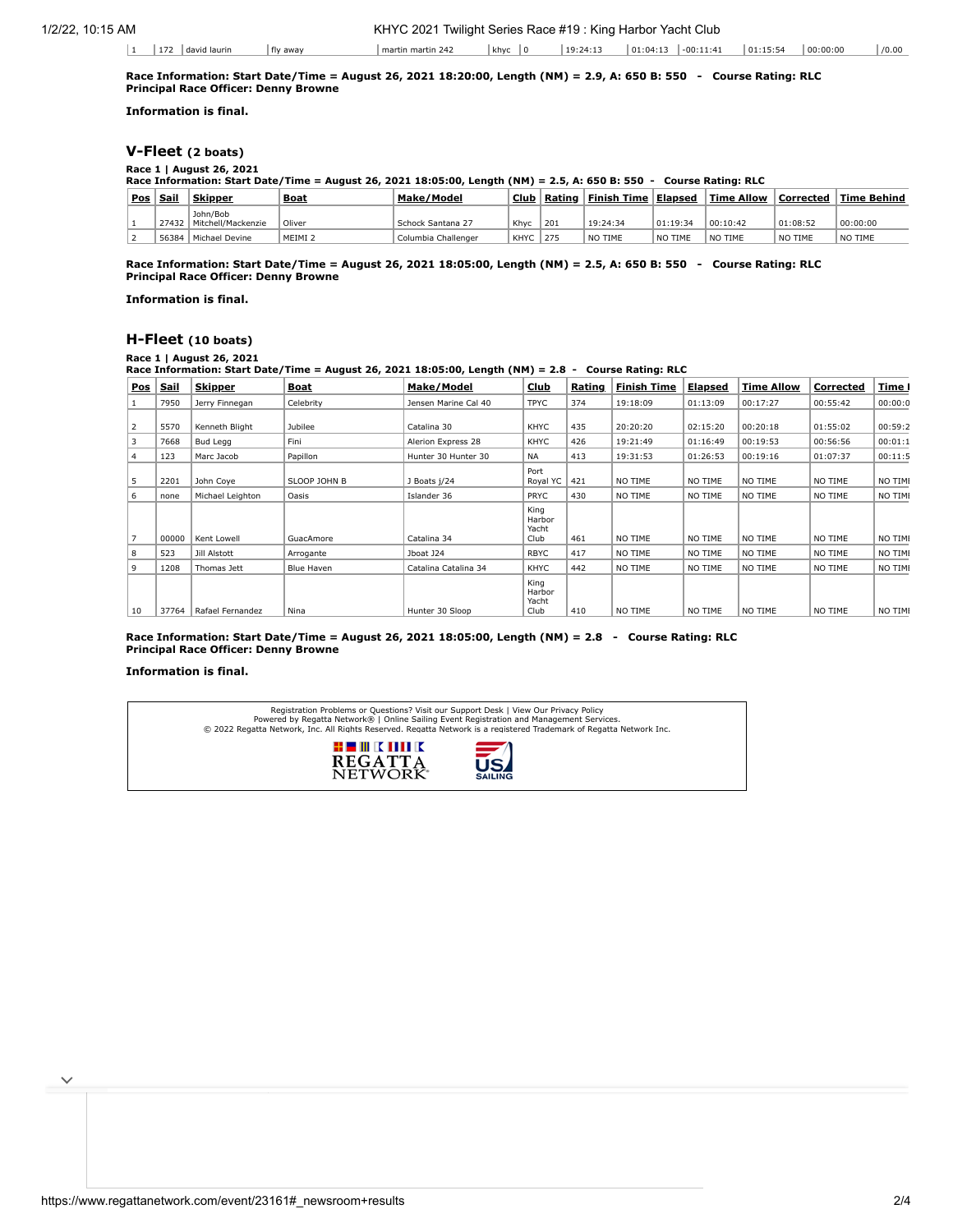$\vee$